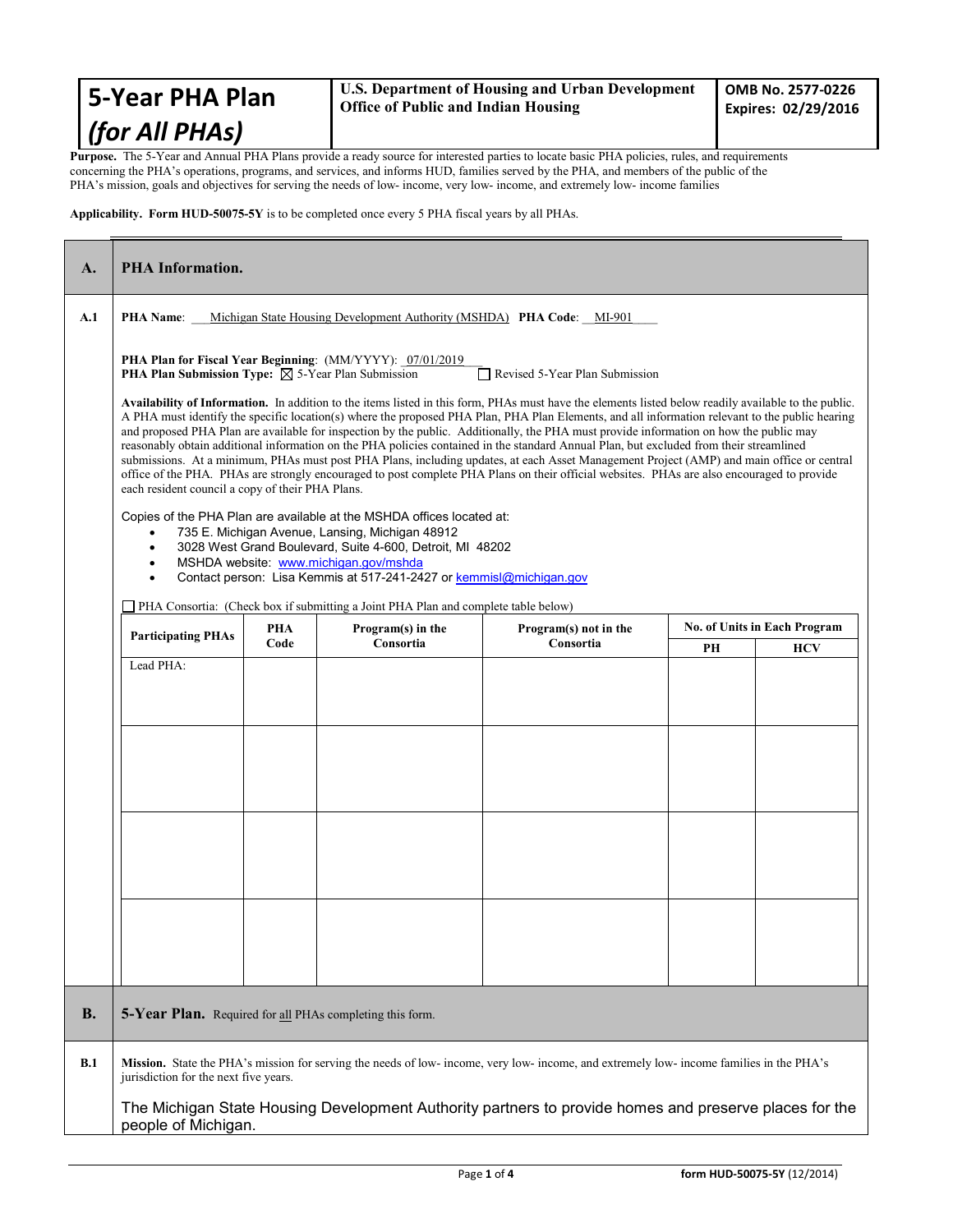| B.2 | Goals and Objectives. Identify the PHA's quantifiable goals and objectives that will enable the PHA to serve the needs of low-income, very low-<br>income, and extremely low- income families for the next five years.                                                                                                                                                                                                                                                                                                                                                                                                                                                                                 |
|-----|--------------------------------------------------------------------------------------------------------------------------------------------------------------------------------------------------------------------------------------------------------------------------------------------------------------------------------------------------------------------------------------------------------------------------------------------------------------------------------------------------------------------------------------------------------------------------------------------------------------------------------------------------------------------------------------------------------|
|     | 1. Expand the supply of assisted housing<br>Apply for additional rental vouchers when opportunity arises<br>Leverage private or other public funds to create additional housing opportunities<br>$\bullet$<br>Accept voucher portfolio transfers from other PHAs at the request of the HUD field office and<br>$\bullet$<br>maintain the housing stability for families holding the assigned vouchers<br>Accept Housing Conversion Actions and Rental Assistance Demonstration projects at the request of<br>$\bullet$<br>the HUD field office                                                                                                                                                         |
|     | 2.<br>Improve the quality of assisted housing                                                                                                                                                                                                                                                                                                                                                                                                                                                                                                                                                                                                                                                          |
|     | Obtain a SEMAP score equaling "high performer"<br>$\bullet$<br>Research, develop, and implement a paperless file management system<br>$\bullet$<br>Research develop, and implement an on-line application system for the Project-Based Voucher<br>٠<br>Program<br>Improve the informal hearing process within MSHDA by shortening time between request for informal<br>٠<br>hearing and actual hearing<br>Conduct intensive file audits to maintain quality control<br>$\bullet$<br>Perform monthly and quarterly performance reviews on contracted Housing Agents<br>٠<br>Conduct quality control HQS inspections to monitor the quality of HQS inspections conducted by<br>contracted Housing Agents |
|     | 3.<br>Increase assisted housing choice                                                                                                                                                                                                                                                                                                                                                                                                                                                                                                                                                                                                                                                                 |
|     | Conduct outreach efforts to recruit new landlords<br>$\bullet$<br>Continue the HCV Homeownership program (Key to Own)<br>$\bullet$<br>Continue to implement use of housing choice vouchers in the Project-Based Voucher program<br>$\bullet$<br>Promote self-sufficiency and asset development of families and individuals<br>4.                                                                                                                                                                                                                                                                                                                                                                       |
|     | Increase the number and percentage of employed persons in assisted families<br>$\bullet$<br>Provide or attract supportive services to improve participant employability<br>٠<br>Provide or attract supportive services to increase independence for the elderly or families with<br>$\bullet$<br>disabilities<br>Work to ensure that FSS families use existing local resources provided by non-profits and<br>$\bullet$<br>governmental entities that promote self-sufficiency and encourage employment                                                                                                                                                                                                |
|     | Ensure equal opportunity in housing for all Americans<br>5.                                                                                                                                                                                                                                                                                                                                                                                                                                                                                                                                                                                                                                            |
|     | Ensure equal opportunity and affirmatively further fair housing<br>Undertake affirmative measures to ensure access to assisted housing regardless of race, color,<br>religion, national origin, familial status, and disability                                                                                                                                                                                                                                                                                                                                                                                                                                                                        |
|     | 6. Partner with the designated Michigan Housing Assessment and Resource Agencies (HARAs) to serve as a<br>one-stop shopping for housing                                                                                                                                                                                                                                                                                                                                                                                                                                                                                                                                                                |
|     | Continue to partner with Continuum of Care bodies on the Campaign to End Homelessness<br>Conduct outreach efforts to potential agencies to partner with on MSHDA housing projects or special<br>$\bullet$<br>initiatives                                                                                                                                                                                                                                                                                                                                                                                                                                                                               |
|     | Strive to reduce non-compliance by participants in the Housing Choice Voucher Program<br>7.                                                                                                                                                                                                                                                                                                                                                                                                                                                                                                                                                                                                            |
|     | Continue to investigate cases where suspicion of non-compliance exits by the participant, family<br>members, landlord or property owner<br>Prosecute non-compliance cases when necessary and continue to demand repayment of federal<br>subsidy when appropriate                                                                                                                                                                                                                                                                                                                                                                                                                                       |
|     |                                                                                                                                                                                                                                                                                                                                                                                                                                                                                                                                                                                                                                                                                                        |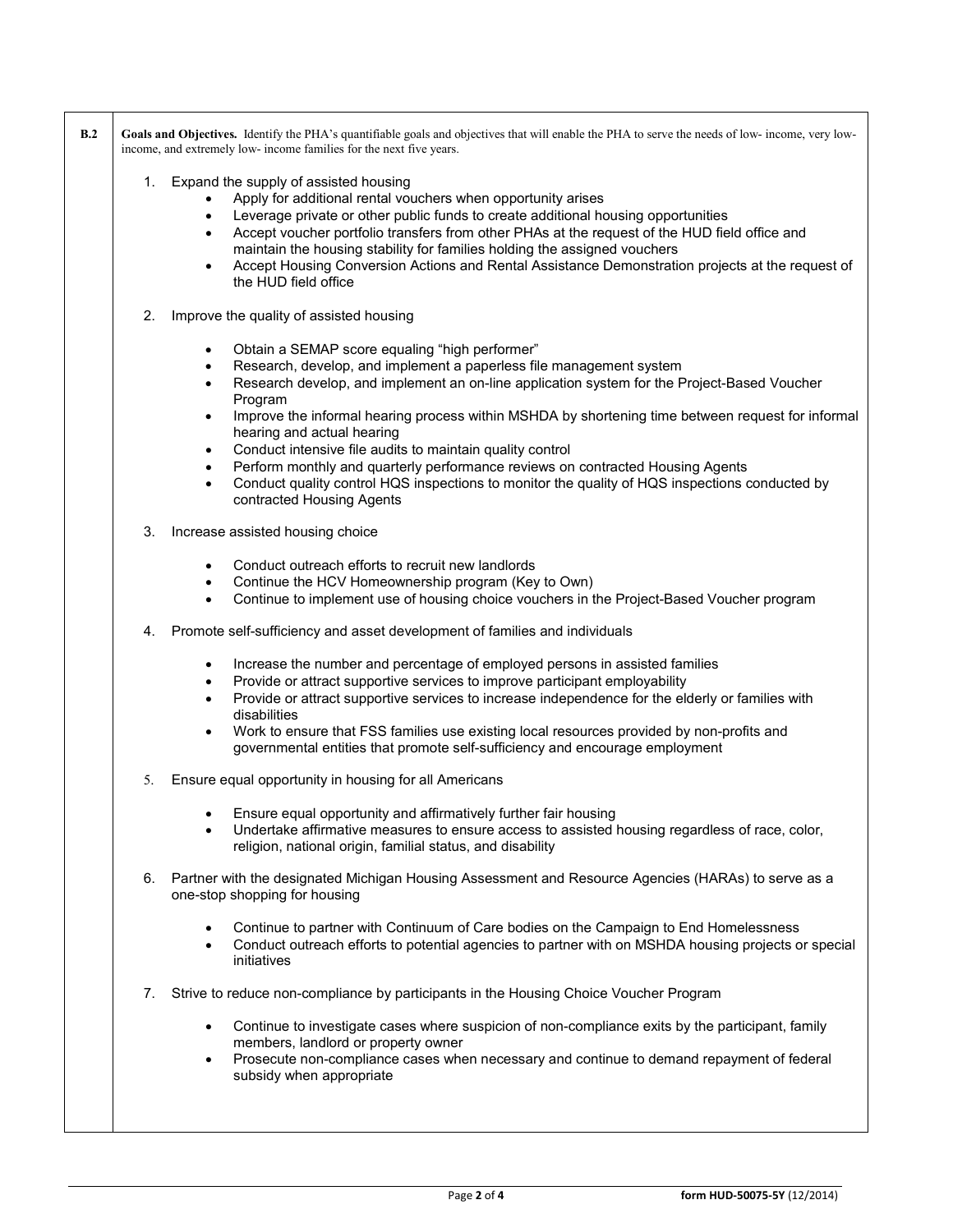| B.3 | <b>Progress Report.</b> Include a report on the progress the PHA has made in meeting the goals and objectives described in the previous 5-Year Plan.<br>See Attachment A                                                                                                                                                                                                                                                                                                                                              |
|-----|-----------------------------------------------------------------------------------------------------------------------------------------------------------------------------------------------------------------------------------------------------------------------------------------------------------------------------------------------------------------------------------------------------------------------------------------------------------------------------------------------------------------------|
| B.4 | Violence Against Women Act (VAWA) Goals. Provide a statement of the PHA's goals, activities objectives, policies, or programs that will<br>enable the PHA to serve the needs of child and adult victims of domestic violence, dating violence, sexual assault, or stalking.<br>MSHDA complies with the Violence Against Women Reauthorization Act of 2013 (VAWA 2013). See<br>Chapter 16 of MSHDA's Administrative Plan at https://www.michigan.gov/mshda/0,4641,7-141-5555-<br>269826--,00.html.                     |
| B.5 | Significant Amendment or Modification. Provide a statement on the criteria used for determining a significant amendment or modification to the<br>5-Year Plan.<br>MSHDA defines a substantial deviation/modification to the 5-Year Plan to be a significant change in its<br>published policies included in the Administrative or Annual PHA Plan. The addition of new policies,<br>activities or programs not included in the current PHA Plan may qualify as a "Significant Amendment".                             |
| B.6 | <b>Resident Advisory Board (RAB) Comments.</b><br>(a) Did the RAB(s) provide comments to the 5-Year PHA Plan?<br>$\mathbf N$<br>Y<br>Resident Advisory Board comments will be provided after documentation has been shared and<br>⊠<br>$\Box$<br>public hearings conducted.<br>(b) If yes, comments must be submitted by the PHA as an attachment to the 5-Year PHA Plan. PHAs must also include a narrative describing their<br>analysis of the RAB recommendations and the decisions made on these recommendations. |
| B.7 | <b>Certification by State or Local Officials.</b><br>Form HUD 50077-SL, Certification by State or Local Officials of PHA Plans Consistency with the Consolidated Plan, must be submitted by the<br>PHA as an electronic attachment to the PHA Plan.                                                                                                                                                                                                                                                                   |

## **Instructions for Preparation of Form HUD-50075-5Y 5-Year PHA Plan for All PHAs**

## **A. PHA Information** [24 CFR §903.23\(4\)\(e\)](http://ecfr.gpoaccess.gov/cgi/t/text/text-idx?c=ecfr&sid=13734845220744370804c20da2294a03&rgn=div5&view=text&node=24:4.0.3.1.3&idno=24#24:4.0.3.1.3.2.5.14)

**A.1** Include the full **PHA Name**, **PHA Code**, , **PHA Fiscal Year Beginning** (MM/YYYY), **PHA Plan Submission Type**, and the **Availability of Information**, specific location(s) of all information relevant to the hearing and proposed PHA Plan.

**PHA Consortia**: Check box if submitting a Joint PHA Plan and complete the table.

## **B. 5-Year Plan.**

- **B.1 Mission.** State the PHA's mission for serving the needs of low- income, very low- income, and extremely low- income families in the PHA's jurisdiction for the next five years.  $(24 \text{ CFR } \frac{§903.6(a)(1)}{4}$
- **B.2 Goals and Objectives**. Identify the PHA's quantifiable goals and objectives that will enable the PHA to serve the needs of lowincome, very low- income, and extremely low- income families for the next five years. [\(24 CFR §903.6\(b\)\(1\)\)](http://ecfr.gpoaccess.gov/cgi/t/text/text-idx?c=ecfr&sid=13734845220744370804c20da2294a03&rgn=div5&view=text&node=24:4.0.3.1.3&idno=24#24:4.0.3.1.3.2.5.4) For Qualified PHAs only, if at any time a PHA proposes to take units offline for modernization, then that action requires a significant amendment to the PHA's 5-Year Plan.